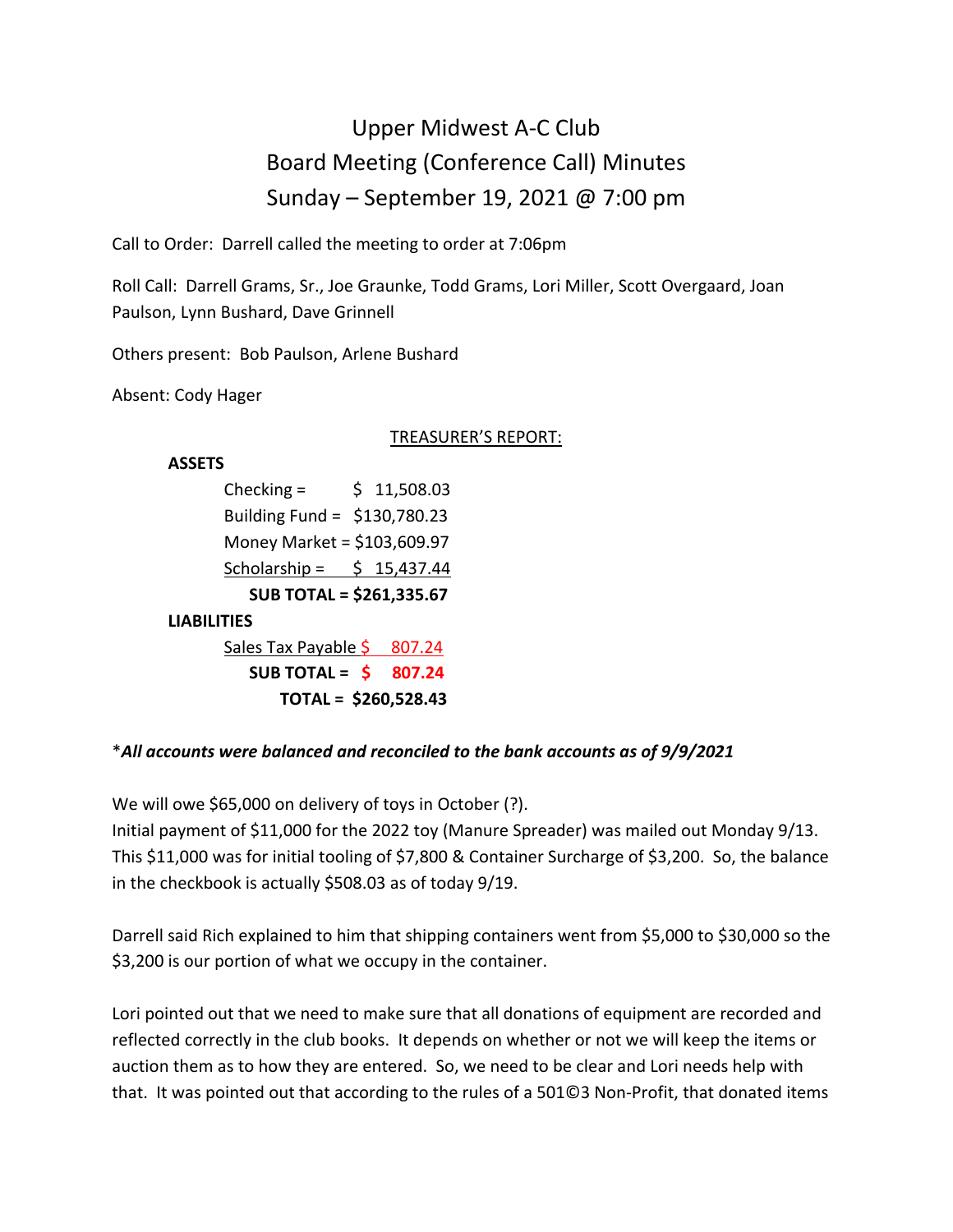of any value need to be retained by the club for a period of 5 years before they can be sold. Also, we need to make sure that donations recorded in the books also have a donation letter to document receipt.

Lori makes motion to approve the treasurers report, Joe seconds – All in favor, motion carries.

#### SECRETARY'S REPORT:

Review & Approve 9/19/2021 Conference Call Agenda – Scott makes motion to approve the agenda for this call. Todd seconds, all in favor – motion carries.

Review & Approve 4/17/2021 Board Meeting Minutes (Special mtg was already approved 6/7) – Joe makes motion to approve. Dave seconds – All in favor – motion carries.

Review & Approve 6/7/2021 Conference Call Minutes – Scott makes motion to approve. Lori seconds – All in favor – motion carries.

Review & Approve 7/22/2021 Board Meeting Minutes – Scott makes motion to approve. Todd seconds – All in favor – motion carries.

Review & Approve 8/7/2021 Board Meeting Minutes – Lori makes motion to approve. Joe seconds – All in favor – motion carries.

#### **Important upcoming dates:**

November 13<sup>th</sup> – Board Meeting & Fall Banquet – Let's prepare for this. Board meeting will be at Squeaky's at Noon. Darrell said he would confirm that. Social hour for the banquet will be at 5:00pm and the banquet will start at 6pm.

Upcoming Board Meetings & Conference Calls – Need to be scheduled.

The board decided that after the November  $13<sup>th</sup>$  meeting we would hold the next meeting on January 22<sup>nd</sup> at Lori's office in Edina at 10am.

Spring Meeting & Elections - April  $9<sup>th</sup>$  – This will come fast – Let's be prepared.

Website & Facebook Updates:

We need to nail down all of the future show features so they can be posted on the website. Dates are there but features are not. This item is addressed further down in the minutes.

We need the Fall Banquet Ticket request form for the website & Facebook as well. Lori will also post the membership request form again too along with the ticket request form. Scott said he would touch base with Dottie.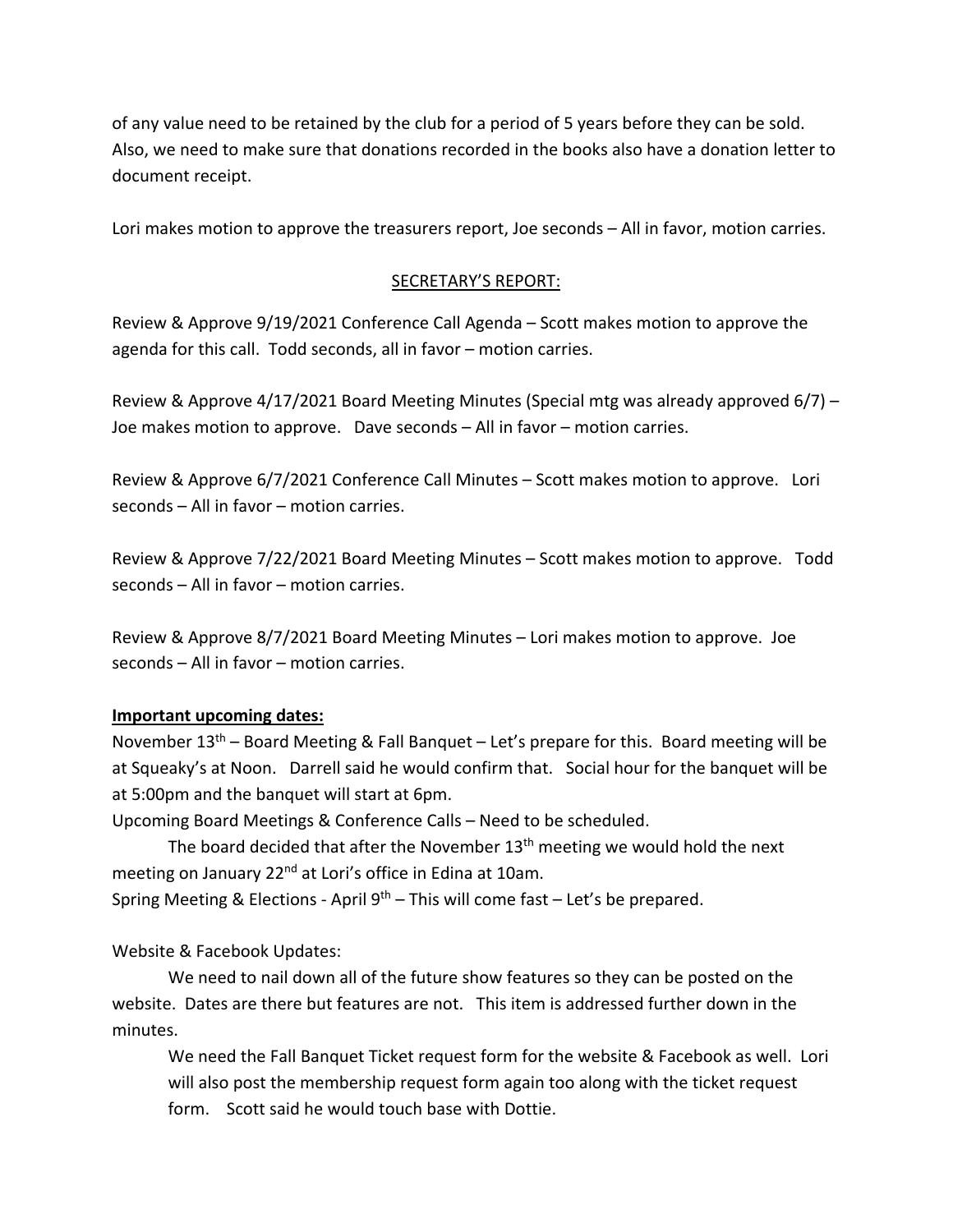Archives: Nothing new at this point

\* We also still need to get all of the files that are being stored at Larry Karg's. We want to make sure we keep this on the agenda as an action item.

Todd makes motion to approve the secretary's report, Scott seconds – All in favor – Motion carries.

## MEMBERSHIP REPORT:

Arlene reports 447 current members. 5 new members in Aug. 2 deaths. Expiration/Past due are 70. Arlene has 21 2020 past dues at this point. 2021 we have 49 that are past due. July has 41. Arlene said she has made 98 contact attempts – Friendly reminders and post cards to the past due individuals and would like board's direction on what the next steps are. It only makes sense that if we have contacted the past due people numerous times that they probably do not wish to renew. So, we will take them off of the membership list and be done with them. If they decide they want to join they can join as a new member.

Arlene addressed the board that she turned 80 in August. She feels strongly that she needs to step down from the membership coordinator position, the nomination committee and the volunteer meals that she has done at the show. Understandable. We all thank Arlene for the years she has put in. Arlene will assist in the transition of these positions to whoever takes them over.

Membership Fee: When/Where/How will we announce the increase in membership fee? We will need to make sure all old forms are removed/destroyed. Increase rates January 1, 2022. Need to update the forms and website.

Scott makes motion to approve the membership report – Joe seconds – All in favor – motion carries.

## PRESIDENT'S REPORT:

## 2021 Show Toy

Rich told Darrell that the toys now will not be leaving China until the 25<sup>th</sup> of Sept. Originally we were told August 25<sup>th</sup>, then first half of September but now they said the 25<sup>th</sup> of September. So, they keep changing the shipping date on us. Darrell also explained about how we are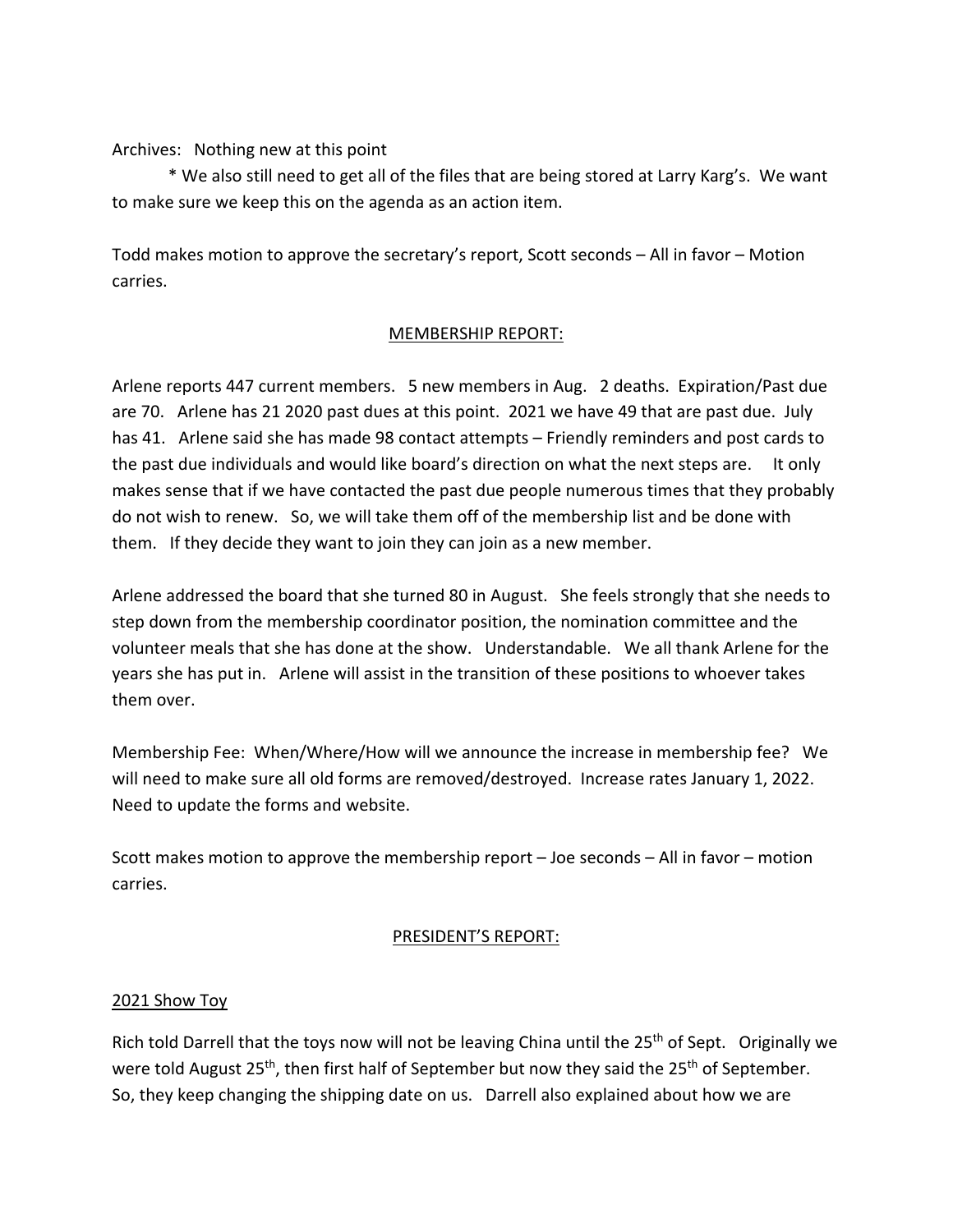getting charged the container cost (discussed above). If we don't get these out to customers by the week before Thanksgiving then holiday shipping season goes into effect so if we don't get them out by then, then we won't get them shipped until January. Frustrating!

## 2022 Show Toy – Manure Spreader

Total cost breakdown of tooling for this toy is shown below. SpecCast will be making an Oliver of this spreader using our mold so they are sharing in the tooling cost. Right now, they are looking for a unique chain that will look correct on the toy.

*Cost Breakdown for the 2022 Manure Spreader Total tooling = \$ 49,100.00. Spec Cast will pay \$10,100 Upper Midwest total tooling investment \$ 39,000.00 20% (Upper Midwest portion) to start project = \$ 7,800.00 (Paid 9/13/21) 40% (Upper Midwest portion) due after model approval = \$ 15,600.00 40% (Upper Midwest portion) due after sample approval = \$ 15,600.00* 

We will need to price these at around \$140 to cover the tooling and additional costs associated with them. Prices have gone up on everything and our toys are no exception. At the August board meeting we decided that all of the toys that we sell for 2022 will be sold as shipped, meaning the shipping charge would be added to every order. We had also discussed having two pallets of the 2022 toys shipped from Dyersville to us here so that we could hand deliver them to save some money on shipping. We looked into this and it would cost us \$500 to have a couple pallets of them sent here, so now we have already added more cost.

Joe makes motion to have ALL toys shipped from Dyersville. Todd seconds – All in favor – Motion carries.

Rich also told Darrell that we have done all of the obvious toy implements and it will be more difficult to come up with toys at this point.

Building Site & 2022 Plans: Darrell will get over to the property this week to knock down weeds so they don't go to seed. Darrell will get ahold of the guy that does the soil borings so we have a record of the building site passing inspection. We will need to have another survey done because they will need elevations for the permit for the building site. Darrell talked to the Mayor and he will see if they will be a little kinder to us at City Hall and not so nit-picky.

Show grounds wheat seeding – Wheat was seeded last Saturday. Darrell said there doesn't appear to be any bare spots. It rained so it looks nice.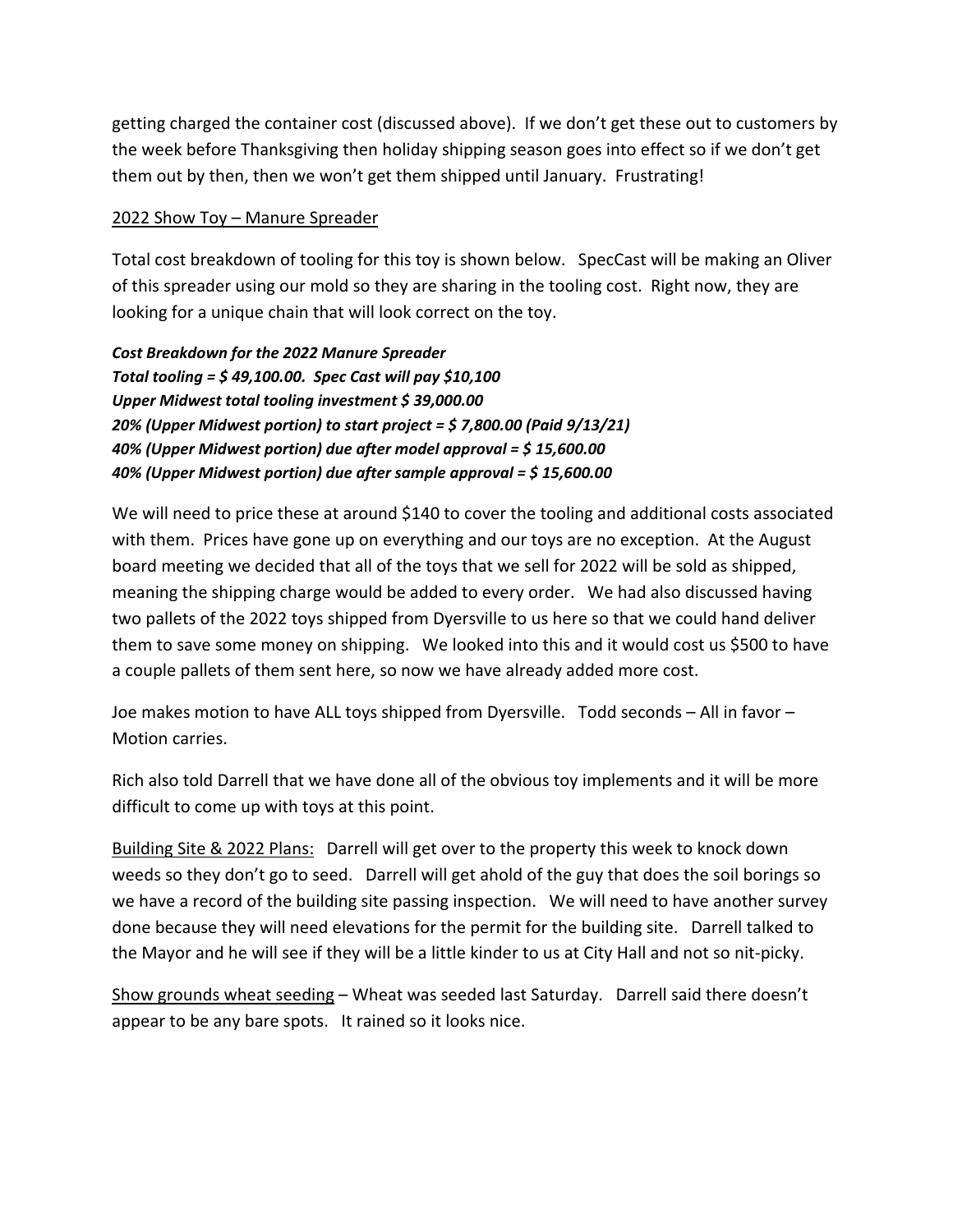Other items: Darrell announced that his health has been trying since the beginning of July. He had a heart ablation done in July and is going through Prostate cancer treatments since the end of August.

#### COMMITTEE REPORTS:

#### **General Committees:**

**Newsletter Committee (Scott):** Scott is working on the Newsletter and will reach out to Dottie for details of the banquet and to get the banquet ticket request form created and available. He will also reach out to Bobby to nail down lawn tractor feature for 2023.

**Toy Committee (Rich/Darrell):** See above

**Building/Land Committee (Darrell):** See above

**Nomination Committee (Cody/Arlene):** Cody is absent but Darrell stresses that the nomination committee needs to make sure that we only allow nominations from people who are willing and capable of doing the physical work of the club. We need to make sure we get this on the agenda for the January meeting. We need to ask for members at the Fall Banquet. Dave said he was unaware of the additional meetings and duties that are required year-round. Arlene said she had explained this all to Dave.

Lori, Todd and Cody are all up for re-election this spring.

Lynn will be submitting his resignation before the April meeting. As directed in the bylaws the board will appoint someone to fill that position for his remaining year term.

**Scholarship Committee (Cody/Dale/Dottie):** Lori called Cody and he reported that there were 6 Scholarships awarded for 2021. No checks will be written until after the  $1<sup>st</sup>$  of the year when transcripts start coming in. Cody said he is glad that Dottie and Brenna have stepped in to help with this because he just doesn't have time at the show to deal with the auction and it will be good to have people working on fund raising all year long. He also explained that Clarissa Buttjer has also helped by writing the award letters or decline letters to those that applied. Lori reminded Cody that we should have copies of those letters for the club records and he said he would get ahold of Clarissa to get copies.

**Banquet Committee (Dottie):** Was not on the call. **Other Committee Reports:** None

The banner for the snowmobile was lost somehow so Bobby paid for the lost banner so they could make a new one. We need to reimburse Bobby for the cost of the banner which was \$150. Todd makes motion to reimburse Bobby – Lori seconds – All in favor – Motion carries. Todd also makes a motion to pay Bobby an additional \$300 for fuel cost in transporting the snowmobile from and back to Michigan for the show. – Joan seconds – All in favor – motion carries. Lori will write a thank you letter to send with the check.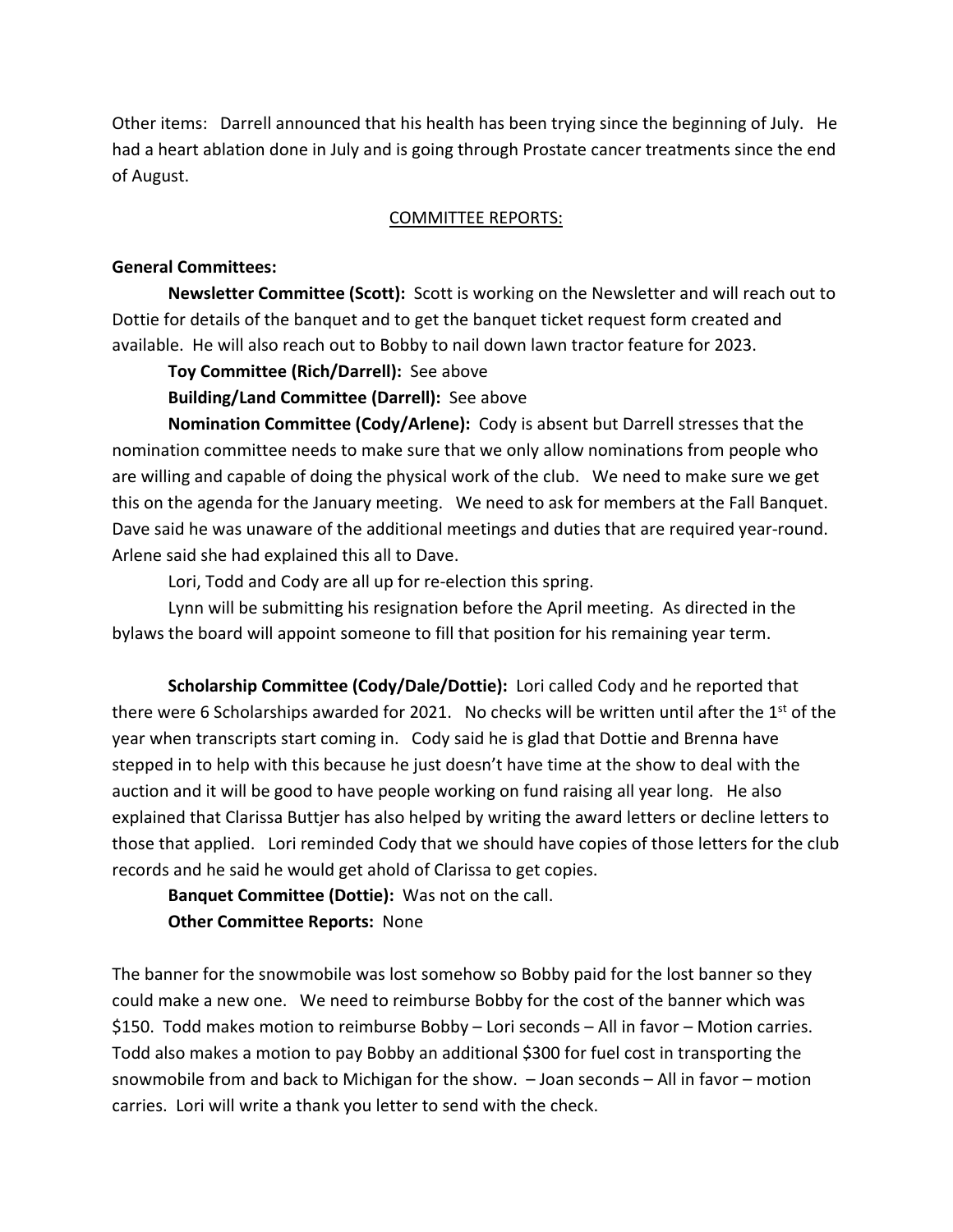#### **2022 Show Committees:**

**Advertising (Scott):** We did receive the \$1,000 Grant check from the Chamber of Commerce earlier this month. Scott is working on getting 2 more banners for the people movers, one for the tractor registration and is also working on additional magazine ads.

**Merchandise (Scott & Jessica):** Todd said we should look at ordering more tee-shirts because we were all sold out of them on Friday of the show. All the caps sold out as well. Belt Buckles didn't sell well.

**Family/Ladies/Children (Joan):** Joan is already coordinating for next year and has found individuals and groups to take over much of the duties for her. Scott asked about a bus next year and whether or not we would be doing this again. Scott said he is trying to get the tri-fold done and needs to know to remove it from there or not. Joan said the bus was not as popular this year as last year and thinks we can take it off the tri-fold. She also said we would NOT be doing Wheel and Cog next year either.

**Food Vendors (Bob):** We are still waiting for one vendor to pay. We need to find a vendor to make breakfast sandwiches. Bob said all in all we had great feedback on the food vendors.

**Field Demo (Cody):** Cody said Albert Lea Seed supplied 30 bags of wheat seed for the show grounds. Cody will get Lori the information to send a donation letter.

**Camper Parking (Lynn):** Arlene has someone that might want to take over camper parking from Lynn. She wouldn't say the name of who this is but said she would work with that person to get a decision.

**Garden Tractor Display (Bobby):** 

**Church/Entertainment (Bobby):**

**Tractor Registration (Brenna):**

**Toy Vendors:** Lori reports she will work with Rich to get someone in charge of toy vendor area.

**Golf Carts (Todd & Lori):** Nothing new to report until January.

**Raffle (Tractor & Pedal):** D-10 Raffle Tractor for 2022 and the D-19 Pedal Tractor. **Swap Meet (Norm):**

**Other Show Committee Reports:**

## **OLD BUSINESS -- ITEMS CARRIED FORWARD FROM PRIOR MINUTES AND AGENDAS:**

2021 Scholarships awarded: See above.

Trademark of Upper Midwest A-C Club name: Michael Bondi emailed on 9/10/2021 that while we have not received the official notification, it appears that our trademark application has been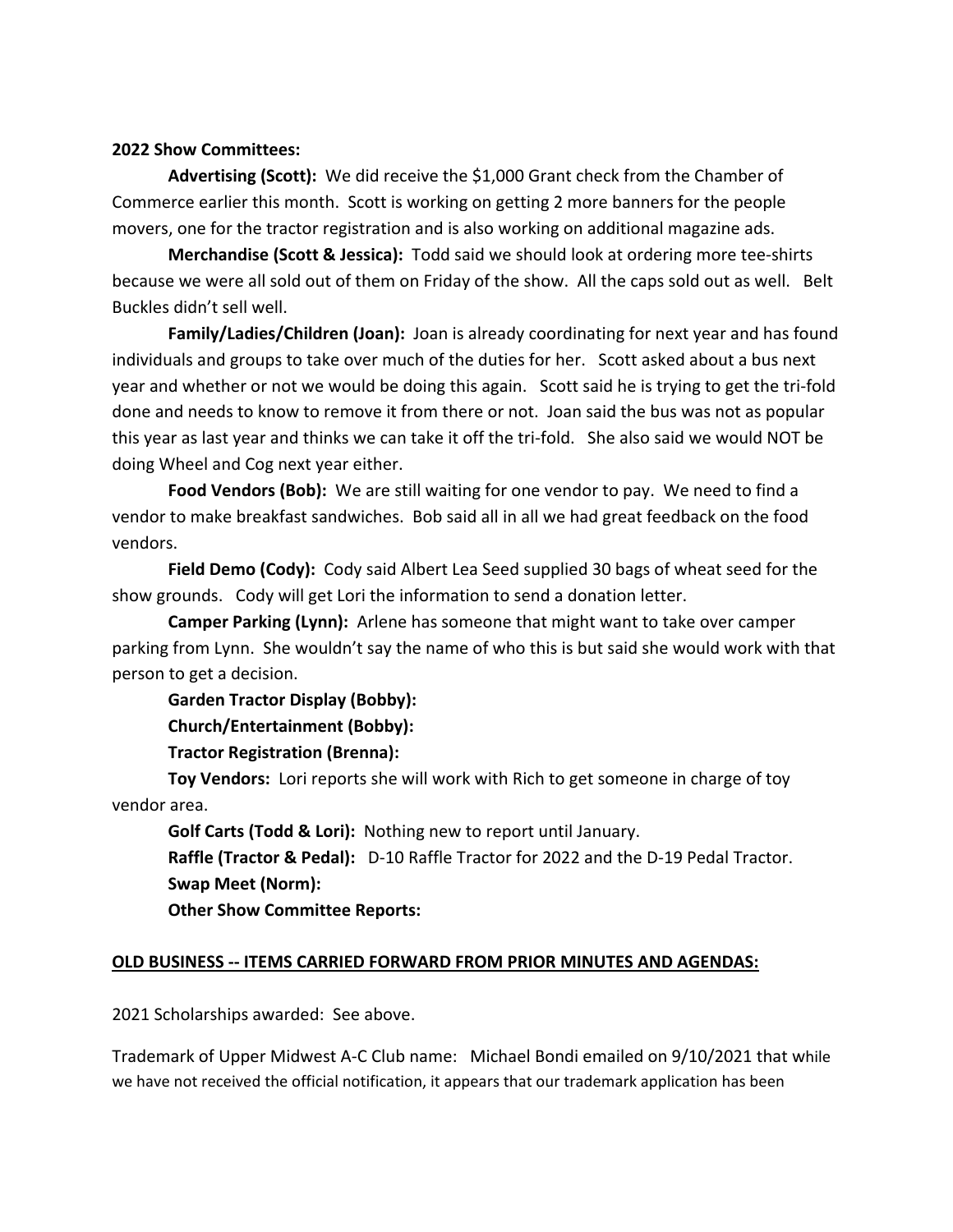approved and will be published for opposition in early October. He will let us know when the official notification is received.

Donations:

Donation of Equipment from Northern Minnesota Donation of the All-Crop Combine from Brad Johnson of Thief River Falls Donation of Allis Chalmers running gear with a hoist from Michael Crowe Donation of 1962 D-15 w/ industrial shuttle clutch from Marlow Illig

Donation of Mathison Family garden tractor. (Needs to get added to the asset list – Lori will ask Scott or Bobby help her with the actual description because Mathison Family Garden Tractor just won't cut it.)

Newsletter: Fall Newsletter deadline was September 1, 2021.

Reels of Film: Still working on this.

Future Show Raffles/Features/Pedal:

#### **2022**

Tractor Feature = 200 for the 50<sup>th</sup> Anniversary & Acknowledging the 2035 for its 100<sup>th</sup> Anniversary.

Garden Tractor =  $616$  for the  $50<sup>th</sup>$  Anniversary.

Pedal Tractor = D-19

Raffle Tractor = D-10

## **2023**

Tractor Feature = D21 for the 60th Anniversary & Acknowledging the Gleaner Combine for its 100<sup>th</sup> Anniversary

Garden Tractor = **Scott will talk to Bobby.**

Pedal Tractor = Scott has a WD45 for the club to buy.

Raffle Tractor = D-14 – Darrell thinks we could sell the dirt scoop and add a draw bar.

Darrell thinks Charlie Widlund might have a draw bar.

Cats in the Club Shed: Has this been resolved? Appears that the cats are gone now but winter will be the ultimate test.

Board Member absences – discussion. We have had a lot of absences by board members with no notifications or excuses. We need to have every effort to be at meetings. We have added phone meetings to make it easier. The bylaws state that a board member can be removed with 2 unexcused absences. We just ask that if you are going to run for the board that you